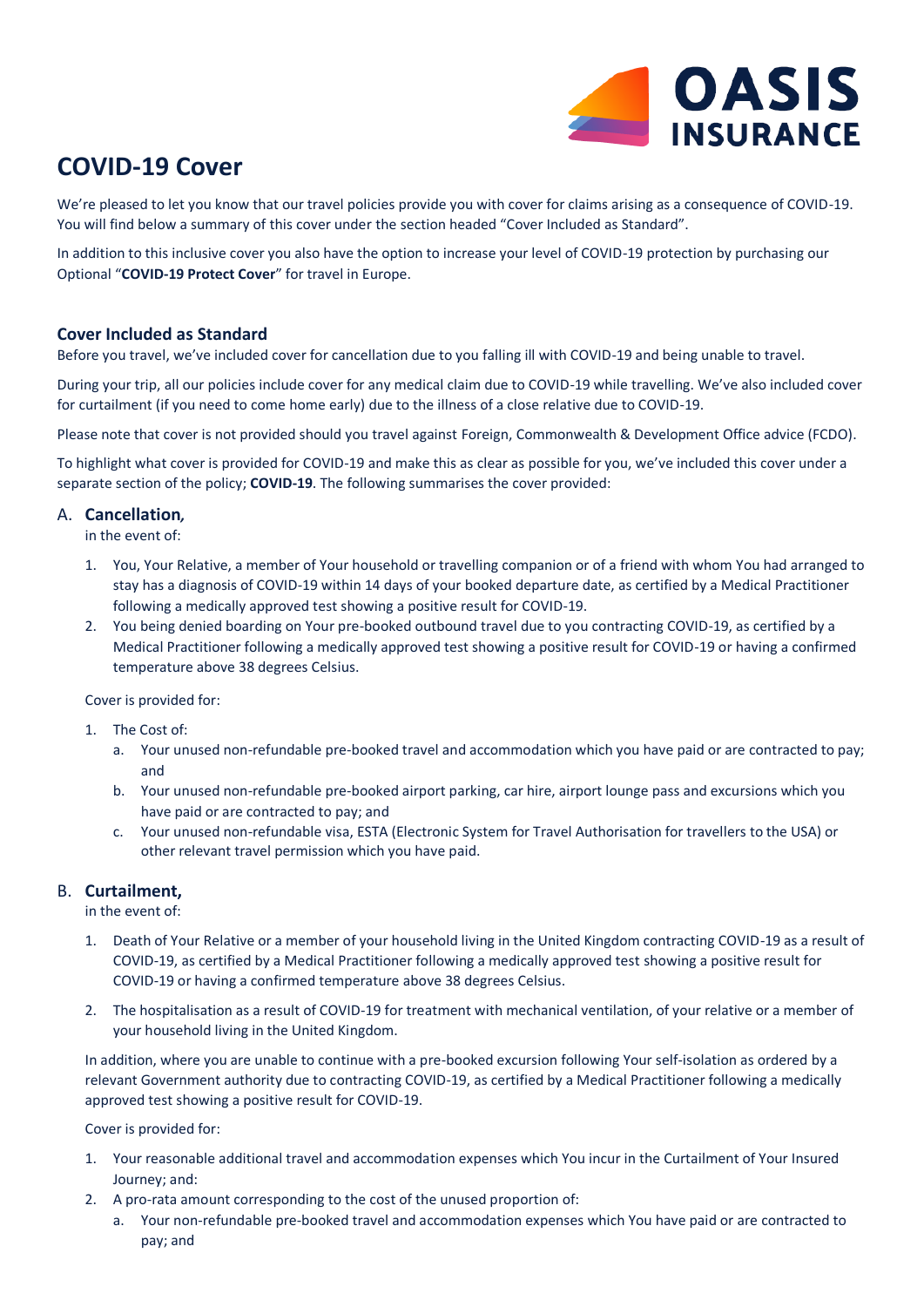- b. Your non-refundable pre-booked airport parking, car hire, airport lounge pass and excursions which You have paid or are contracted to pay; and
- c. Your non-refundable visa, ESTA (Electronic System for Travel Authorisation for travellers to the USA) or other relevant travel permission which You have paid.

## C. **Emergency Medical and Repatriation Expenses,**

in the event of an unforeseen medical emergency during an Insured Journey outside the United Kingdom as a result of You contracting COVID-19, as certified by a Medical Practitioner following a medically approved test showing a positive result for COVID-19.

Cover is provided for:

- 1. Emergency medical and repatriation expenses:
	- a. Reasonable and necessary medical and hospital expenses, including the cost of ambulance transport where medically necessary to take You to hospital; and
	- b. Returning You to the United Kingdom provided this is medically safe and authorised by Us or Our Assistance Company; and
	- c. The cost of a medical escort where this is deemed necessary by Us or Our Assistance Company, in the event of Your emergency repatriation to the United Kingdom; and
- 2. Reasonable additional travel and accommodation expenses (room only) for You to extend Your stay until You are medically fit to return to the United Kingdom; and
- 3. Reasonable additional travelling and accommodation expenses to repatriate You to the United Kingdom when You are denied boarding on Your pre-booked return travel due to You contracting COVID-19.
- 4. Confinement benefit: a benefit payment of £30 for each complete 24 hour period up to £300 where You are ordered into self-isolation in Your holiday accommodation by a relevant Government authority, as a result of You contracting COVID-19.

## **Optional COVID-19 Protect Cover**

COVID-19 Protect cover specifically insures you and your travels in Europe against additional issues that could arise in relation to COVID-19.

Where the appropriate additional premium has been paid the following cover is provided as summarised below and detailed fully under Section: **Enhanced COVID-19 protect** of the policy.

#### A. **Foreign, Commonwealth & Development Office (FCDO)**

Your Policy will cover you if you travel against the advice of the Foreign, Commonwealth & Development Office (FCDO) as long as the advice is against all but essential travel solely as a result of COVID-19.

#### B. **Cancellation**

We provide to each Insured Person in total per Insured Journey, up to the sum insured shown in the Table of Benefits, following necessary and unavoidable cancellation of a trip as a result of:

- 1. You are contacted by a representative of the UK Government's Test and Trace service due to the probability of You having contracted COVID-19, and are instructed to self-isolate for a period of time which prevents You from starting Your Insured Journey using Your pre-booked outward travel.
- 2. You experience an adverse reaction to the COVID-19 vaccine in the 14 days before Your scheduled departure date and are advised that You are no longer fit to travel by a Medical Practitioner.
- 3. You, or Your travelling companion are unable to complete Your COVID-19 vaccination course before Your scheduled departure date due to unforeseen illness of You or Your travelling companion.

Conditions and Exclusions do apply to these sections of cover and we would suggest you read these carefully together with the general policy conditions and exclusions.